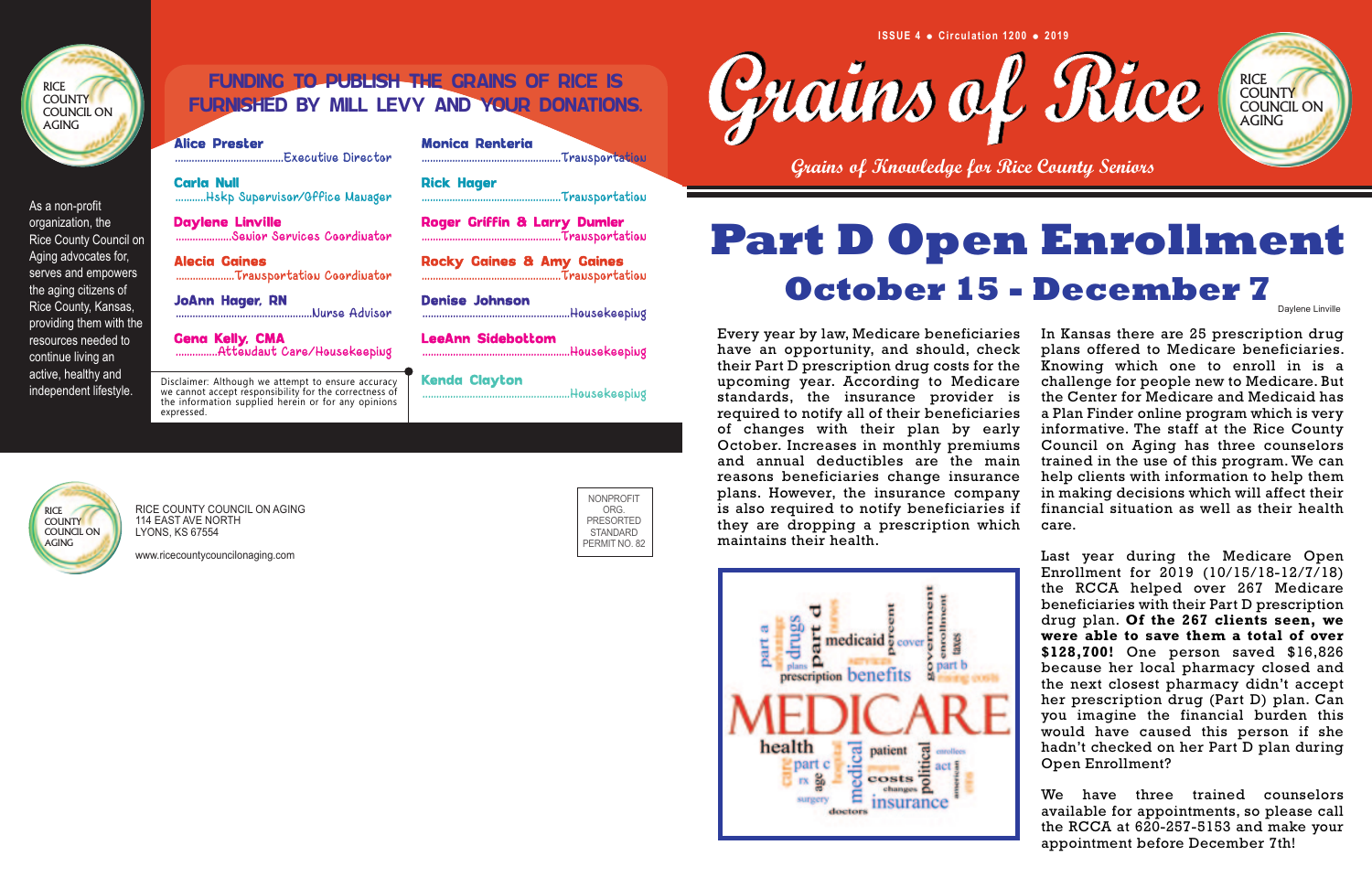

Rice County Council on Aging



Attendant Care Services include the basic care services that will enable an individual in need of care to live in their home and carry out functions of daily living, mobility, and self-care, rather than living in a care facility. The RCCA can provide supervision and/or assistance with bathing, medications, dressing, and personal appearance under the direction of a licensed health professional.

**I** want to support *Grains* of Rice, enclosed is my donation.

**I** I wish to receive *Grains of Rice* as an email attachment. My email address is:

### **Call for more information and/or to set up an appointment.**

**620.257.5153**

can me help you?

# **Attendant Care Services**

## **COUNT ME IN!**

Please take a little time to fill out the coupon below. This helps us to use the funds we have wisely and to know whether Grains of Rice is serving the seniors of our community.

Sterling Presbyterian Manor is under new ownership and is moving forward with a new name – Sterling Village. While the name has changed, one thing remains the same: the community's consistent 5-star rating.

A Kansas nonprofit senior living community, Sterling Village is committed to providing outstanding quality care and service that people in and around Sterling know and trust.

For more information on any of the services offered at Sterling Village, call (620) 392-4071 or **visit SterlingVillage.org**. The community is located at 204 W. Washington Ave., Sterling, KS 67579.

### Independent Living

Independent living is perfect for the senior who wants an active lifestyle without any worries about home maintenance or chores. Residents live in beautiful cottages and the staff of Sterling Village takes care of the rest. Residents may take part in vibrant programs, activities and events while the staff takes care of the lawn, home maintenance and light housekeeping. Best of all, staff is available 24 hours a day.

### Transitional Living

For someone who needs help with daily tasks – like bathing or safely taking medications – transitional living is the best of both worlds. Residents live with independence in their own private or semi-private suites with the confidence of knowing that support is available 24/7 if ever needed.

### Rehabilitation

Rehabilitation services provide the time, support and care that is needed to fully recuperate from an illness, surgery or injury. Sterling Village offers physical therapy, occupational therapy and speech therapy to help rehabilitation patients return to health and home at their own pace.

### Health Care Services

Sterling Village is renowned for exceptional 24-hour care. The skilled nursing center has consistently earned 5-star ratings. Residents receive care around the clock from a highly ranked and compassionate team of caregivers.

### For More Information

## STERLING VILLAGE: NEW NAME. SAME 5-STAR RATING.

Your Rice County Council on Aging (RCCA) Board of Governors' very first responsibility is to, *"Develop a plan for a comprehensive, coordinated system of delivering senior services to qualifying adults in Rice County."* 

### **THE MISSION STATEMENT THAT GUIDES US IS,**

*"To develop and implement a plan for affirmatively changing those conditions which pose significant barriers to those older persons who desire to live independently in the community."* 

**Here's how we built the plan to help people stay in their homes:** 

Perform maintenance cleaning .<br>ح Provide household assistance ..<br>∡ Comply with federal & state statutes



*The real message here is the RCCA wants to ensure the citizens of Rice County that their RCCA has a dynamic mission and a plan to help our clients remain in their homes, living healthy, happy, independent lives as long as absolutely possible!*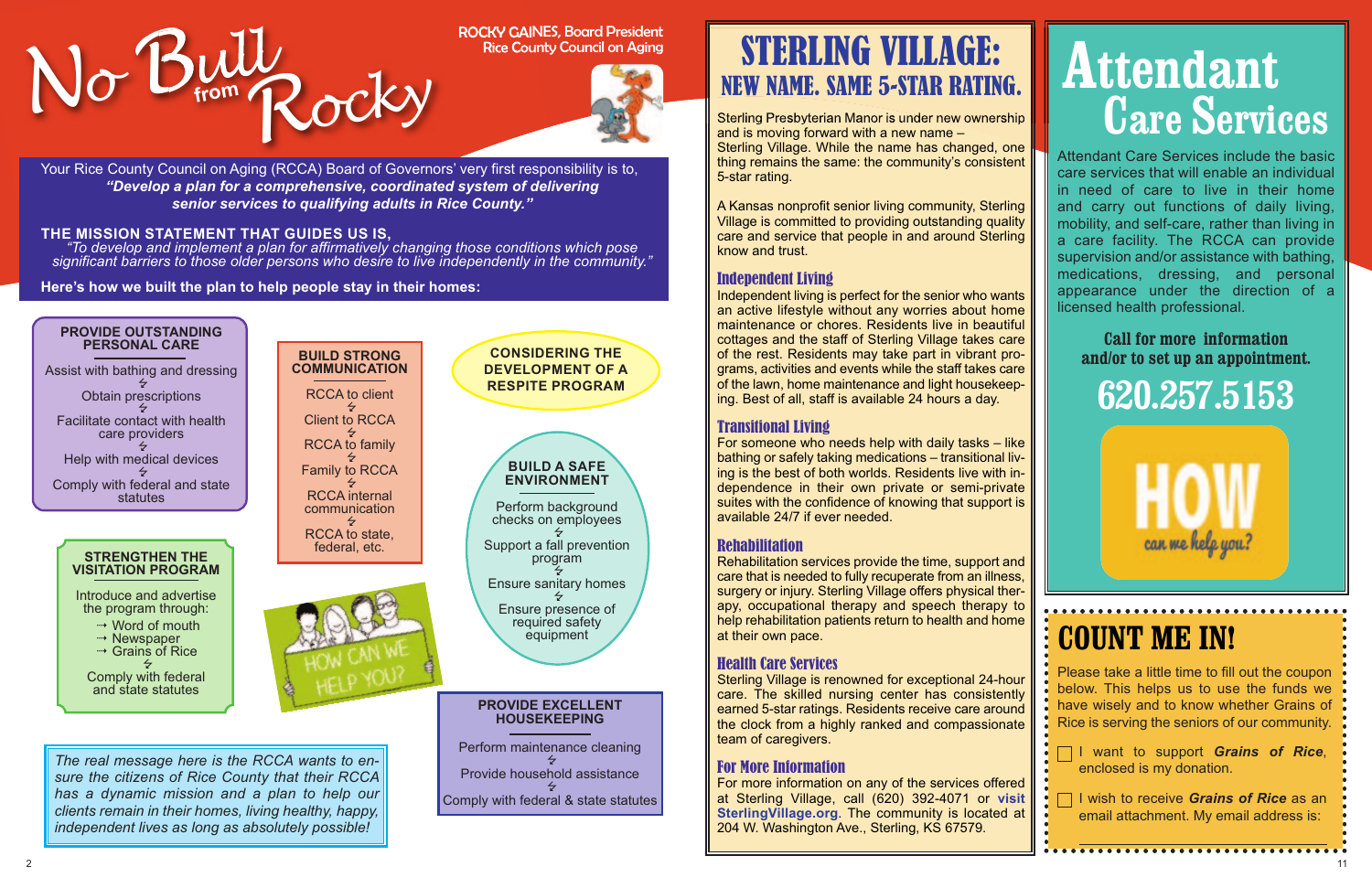### Credit card scammers are constantly coming up with new ways to scam cardholders - or putting a new spin on an old credit card scam. Being on the lookout for scams protects your credit card information and helps you prevent fraud and unauthorized charges on your credit card account. Here are a few credit card scams to watch out for.

The credit card industry is moving to EMV chip enabled credit cards to reduce credit card fraud. The move has taken place over several months, with credit card issuers sending out new cards over a period of time rather than all at once.

### **How the Scam Works**

- $\triangleleft$  Always remember that your credit card issuer will not ask you to update information over email.
- $\triangle$  Credit card issuers send new chip credit cards automatically without any action on your part.
- ◆ Contact your card issuer's customer service using the number on the back of your current credit card for questions about receiving your new EMV card.
- $\bullet$  Don't click on links in emails, even if they look like they come from your credit card issuer. Visit your credit card issuer online only by going directly to the card issuer's website.

Scammers, posed as credit card issuers, email consumers warning that the cardholder must update their personal information before they can receive their new chip card. Replying to the email with personal information, even clicking a link and entering personal information can give the scammer information that can be used to commit identity theft.

Having your credit card issuer warn you about fraud on your account can protect you from future fraudulent charges. Ironically, scammers can use this type of phone call to commit real fraud.

### **How to Avoid Being Scammed**

- $\rightarrow$  Your credit card issuer may really call you if fraud is suspected on your account. However, rather than give out your personal information, you should hang up and call the number on the back of your credit card to be sure you're really speaking with your credit card issuer.
- Don't give out your credit card information on any call you didn't initiate.
- $\bullet$  Continuously monitor your account activity online or via smartphone app so you're aware of your account activity.
- $\triangle$  Report unauthorized charges to your credit card issuer right away. You can be issued a new credit card if your account has been compromised.

I I I I I I I I I I I I I I I Alta on your phone or to avoid paying for Wi-Fi when you're in public, you may look for and connect to the first open Wi-Fi hotspot you find. But, this may not be a safe choice.

Scammers set up a free Wi-Fi hotspot that doesn't require a password. Once you're connected, the scammer can access virtually any information you send over the network. If you log into your online bank or check your credit card balance, the scammer can get your username and password. If you place a mobile order, the scammer can get all your credit card and personal information. They can sometimes even access information in your browser history or decrypt information sent over through secure websites.

### **How the Scam Works**

You receive a call from someone who says they're from your credit card issuer's fraud department. They say there has been suspicious activity on your account and need some information from you to verify whether your account has been compromised.

- Be wary of free Wi-Fi connections, especially in places that typically charge for Wi-Fi. Even if the place you're visiting offers free Wi-Fi, confirm the name of the network with an employee before connecting.
- $\bullet$  Be careful of the information you send when you're on any free Wi-Fi. Even when you're connected to the right network, hackers can connect to the same network and intercept information you're sending.

### **CREDIT CARD SKIMMING**

Scammers may already have some information – your name, address, or account number – and they use this to subtly convince you that they're your credit card issuer. They're calling to get additional information they can use for fraud – the security code on the back of your credit card, for example.

We take for granted that our credit cards are safe when we swipe our credit cards or hand them to a cashier to fund transactions. However, there's a risk that credit card information is being stolen when it's swiped to pay for goods or services.

### **How to Avoid Being Scammed**

- $\triangle$  Inspect credit card readers before using them, especially at gas stations, ATMs, and self-checkout lanes. Avoid using any credit card reader that looks like it's been tampered with.
- Cover your hand when you're entering your PIN. Scammers often place cameras near skimming devices to capture your PIN.
- $\bullet$  Monitor your credit and debit card accounts closely. If you spot any charges you didn't make, contact your credit card issuer right away.

### **How the Scam Works**

- Put outgoing sensitive mail in a blue USPS mailbox.
	- Bring outgoing mail to the PO.
- Use online bill payment services.
- Use a PO Box or mailbox with a lock.

- Keep your wallet/purse close to you.
- Never leave it unattended.

### **How to Avoid Being Scammed**

Malware is malicious software that can gather sensitive information or gain unauthorized access to computers. Malware can infect your computer if you click pop-up ads, unfamiliar links, or download music or videos from illegitimate sites. Some malware may even disguise itself as protective software, telling you that you're in danger, and to click a link for protection.

### **How the Scam Works**

With credit card skimming, the scammer captures your credit card on an otherwise legitimate transaction. Scammers may place a skimming device over a regular credit card processing terminal. Gas stations and ATMs have been a long time favorite for scammers looking to place skimming devices. More recently, scammers have started placing skimmers over the credit card readers in self-checkout lanes at major retailers.

Sometimes cashiers and waitresses have been recruited to be part of a skimming ring. They swipe your credit card through a handheld skimming device when you're not looking.

Once your credit card information has been "skimmed," scammers can use it to create fake credit cards and make fraudulent charges on your account.

### **How to Avoid Being Scammed**

**Credit Card ScamB Taken in part from an article by** 

LATOYA IRBY December 09, 2018

# IDENTITY THEFT PROTECTION

*Taken in part from an article by: American Consumer Credit Counseling*



### **HOW DOES IDENTITY THEFT OCCUR**

Identity theft can occur in a number of ways. Thieves use several methods to obtain the information they need. Some are old, some are new, but all can be effective in wreaking havoc on your finances. With simple precautionary measures you can protect yourself from theft.



### **DUMPSTER DIVING**

Thieves will literally dig through your garbage looking for documents that contain your personal information, such as bank and credit card statements, utility bills, etc.

### **PREVENTION**

Shred personal and financial documents before disposing.

### **MAIL THEFT**

Any unlocked mailbox on the street could be susceptible to mail theft. Someone could walk by and grab an envelope containing private information, or even a check.

### **PREVENTION**

Tip: Never carry your social security card or number on your person.

### **STOLEN WALLET/PURSE**

Your wallet/purse probably contains your IDs, credit cards, insurance card, and maybe your checkbook. With these items, a thief could make purchases, empty accounts, or even open new accounts in your name.

### **PREVENTION**

• Know what's inside in case of theft.

### **SKIMMING**

Thieves place their own "skimmers" over the card slots on ATMs, gas stations, store check out lines, etc. so that they can capture the information on your card, create duplicates of your card for their own use, and they may also use cameras pointed at the keypads to watch you enter your PIN.

### **PREVENTION**

- Anytime you swipe your card, inspect the device for loose or mismatched parts and anything out of the ordinary.
	- Cover the keypad with your hand whenever you enter
	- your PIN to hide it from cameras or onlookers.

### **PHISHING**

Phishing is when you receive an email or a pop-up ad claiming to represent a financial institution or company, asking you to verify personally identifying information.

### **PREVENTION**

- Do not respond to such emails, or click any links.
- If you wish to do any business online, visit their website by typing in the official address.
- Report phishing emails to the FTC by forwarding
- to spam@uce.gov.
- 

### **MALWARE**

### **PREVENTION**

- 
- 
- Install anti-virus software from a reputable company. Do not respond to or click unfamiliar notifications.

• Use creative passwords for your accounts with mixes of numbers and letters, and avoid writing them down.

• Do not download illegal copies of music or videos. • Do not click on pop-up ads or run unfamiliar programs.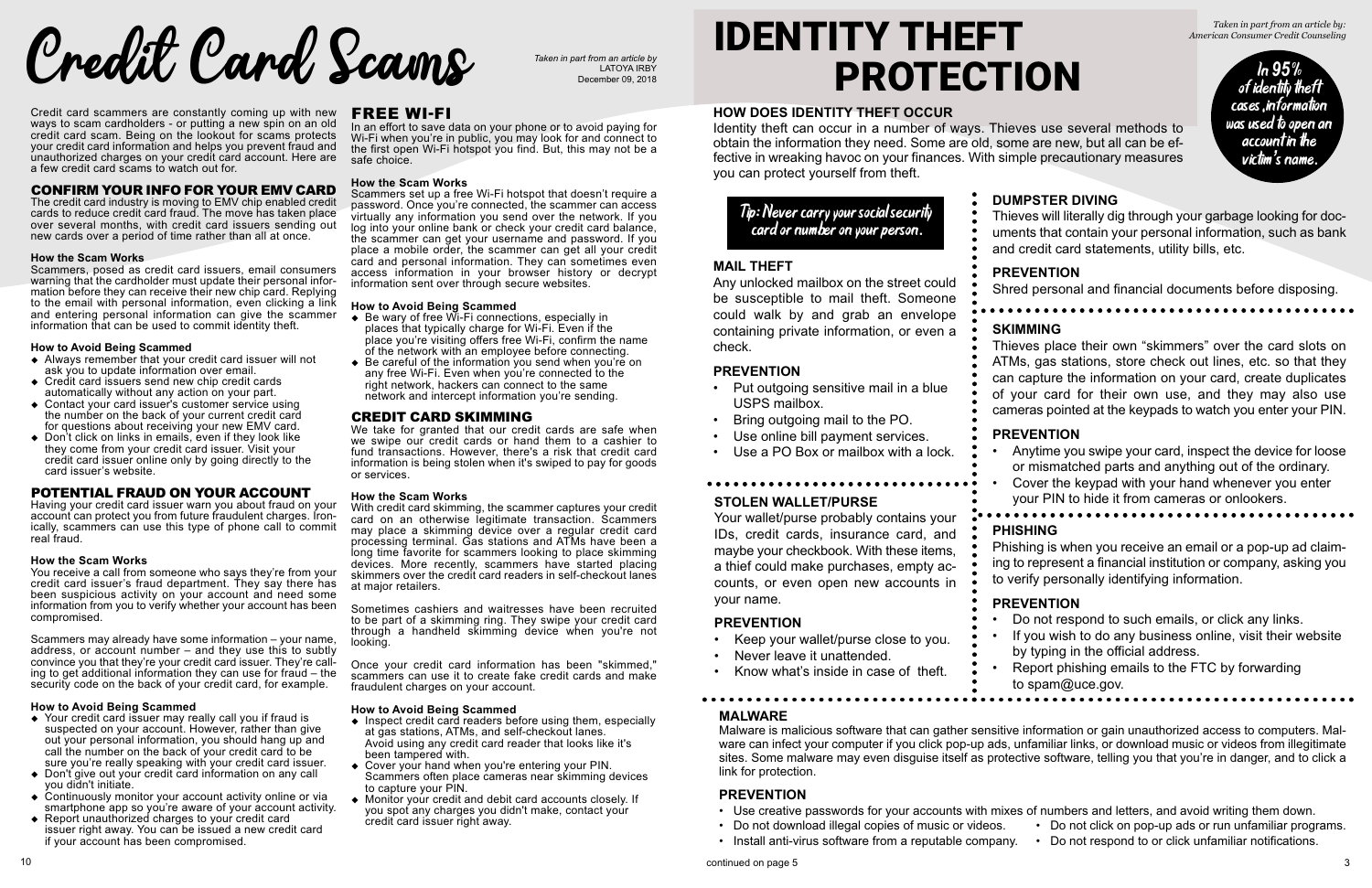# IT'S FALL Y'ALL



Would you like an email copy of *Grains of Rice*?

*Grains of Rice* is also available on our website:

 $\mathcal{L}$  620-257-5153 to sign up to sign up to sign up to sign up to sign up to sign up to sign up to sign up to sign up to sign up to sign up to sign up to sign up to sign up to sign up to sign up to sign up to sign up t

Alden

Heidi Bolton

## RICE **COUNTY** Senior Centers

Geneseo 55+ Club on Main St.

Joyce Mullen 824-6489

### **RICE COUNTY COUNCIL ON AGING BOARD of DIRECTORS**

Rocky Gaines, President Sue Elliott, Treasurer Heidi Bolton, Alden Representative Shirley Fair, Alden Alternate Marlin Sittner, Bushton Representative Robert Behnke, Bushton Alternate Elsie Sells, Chase Representative Evelyn Thornton, Chase Alternate Joyce Mullen, Vice President & Geneseo Rep Linda Nicholas, Geneseo Alternate Bruce Ramage, Little River Representative Arah Lee Brisco, Little River Alternate Karen Snyder, Secretary & Lyons Representative Lou Ann Cobb, Lyons Alternate Cindy Lewis, Sterling Representative Marvin Hook, Sterling Alternate

www.ricecounty.com/county-y-com



**Rice County Council on Aging** has openings for housekeeping services. If you would like to schedule an appointment to talk about our services, call

# **620.257.5153**

**Housekeeping Services**

### **QUESTION**

How can I list a number on the National Do Not Call Registry?

### **ANSWER**

The federal government's National Do Not Call Registry is a free, easy way to reduce the telemarketing calls you get at home. To register your phone number or to get information about the registry, visit www.donotcall.gov, or call 1-888-382-1222 from the phone number you want to register. You will get fewer telemarketing calls within 31 days of registering your number.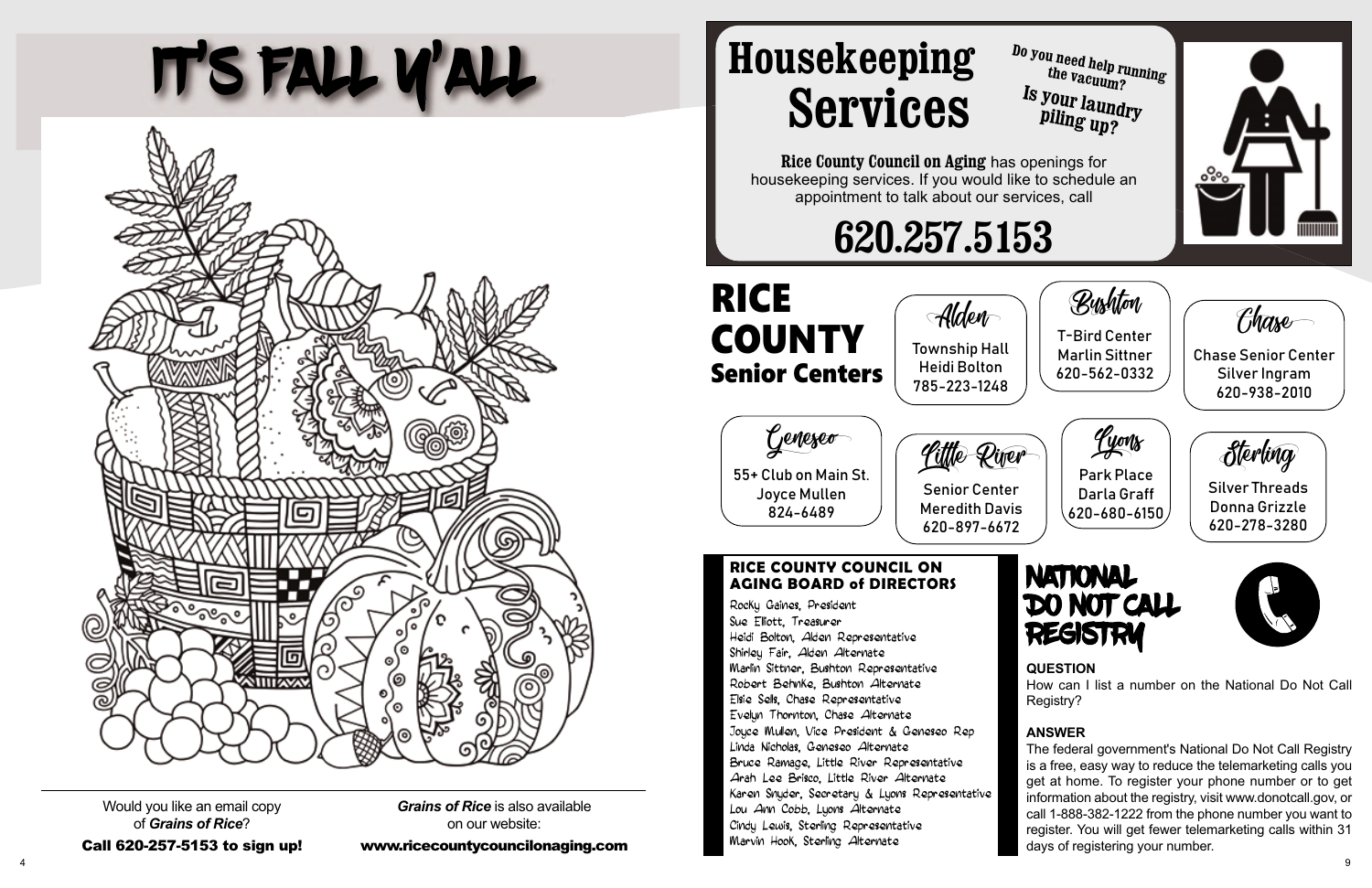Kansas Farm Bureau Health Plans enrollment begins Oct. 1 for individuals and families searching for affordable, comprehensive health care benefits.

Kansas Farm Bureau Health Plans will provid members with affordable and competitive rates for medical and dental coverage. With one of the larges networks available, the plans can help save mone while providing dependable and affordable healt care coverage.

Also on Oct. 1, members age 65-plus can sign up for Medicare supplement insurance plans. Coverage fo individual and family plans, dental/vision and



| IS<br>g<br>i.           | Medicare supplement plans will take effect Jan. 1.<br>Enrollment for short-term plans to fill temporary<br>gaps in coverage begins Dec. 2. |
|-------------------------|--------------------------------------------------------------------------------------------------------------------------------------------|
| $\overline{\mathbf{e}}$ | "You can sign up and change your policy at any time,"                                                                                      |
| )r                      | (local agent) says. "And rest assured, as long as you                                                                                      |
| st.                     | pay your premiums and annual membership dues,                                                                                              |
| y                       | you will never lose coverage."                                                                                                             |
| h                       | The enrollment process is estimated to take                                                                                                |
|                         | four to six weeks. A Kansas Farm Bureau member-                                                                                            |
| )r                      | ship is required to begin enrollment. Visit                                                                                                |
| )r                      | www.kfbhealthplans.com for more information, or                                                                                            |
| d                       | call Teresa Boeken at 620-278-2572.                                                                                                        |

## Information & Assistance

### Newsletter

### Grace Brown Charles & Jacque Oborny Judy Carson Alta Linden

Dan & Cheryl DeWerff Mike Bernhardt Russell & Terese Hadley Max & Nancy Sauer

Rhonda Newman Lucy Lyon Robert & Cora Lee Beaver Brian & Linda Friess

Help them put a credit freeze in place to ensure new credit can't be opened in their names.

Ask your parents not to carry their social security cards, and to give out their SSN only when absolutely necessary.

Richard & Mary Hysell Jim Crosby B.K. or R.A. Small Rhonda Newman Cindy Fisher Bonnie Cain

## Unrestricted

Make sure your loved ones have a voicemail system, and ask them to let any call go there if it's from a number that they don't know. Ask questions like, "what would you do if someone called and

> First Baptist Church Manuela Silva Helen Stockstill Stanley & Elda Bettin Virginia Hurst Robert & Carol Behnke

Get a call-blocking app to screen out spam calls on their smart‐ phones.

> Charles & Louise Milburn Cameron & Kori West Robert & Bonnie VonLehe Lyons Christian Church Robert & Cora Lee Beaver

**What can you do to keep predators from scamming your parents out of the money they saved over a lifetime?** 

- Be sure you are listed as a trusted contact on their investment accounts.
- If your parents are not ready to give you power of attorney over their accounts, ask them to authorize investment firms to send you duplicate copies of statements.
- Check the credentials of your parents' financial advisor at brokercheck.finra.org.

Part of the problem is that laws de‐ signed to protect their privacy can handcuff your efforts to intervene to help. "You'll need your parents' consent to monitor accounts," says Dean Graybill, a Vice President for Litigation with AARP Foundation. "and they'll need to give you power of attorney to act on their behalf."

> **Utilities** Church Women's Thrift Store Anonymous

To get your parents to cede that control, you'll need patience and trust. Experts at AARP's Fraud Watch Network advise against put‐ ting parents on the defensive by getting upset with them. The best course: lead with empathy and compassion. If you can open the door to having your help accepted, here's a checklist of what you can do:

### **Protect their identities**

· Ask to go over their credit reports with them. Be certain

that someone else hasn't opened an account in your parents' names.

### **Safeguard their phones**

said your grandchild is in trou‐ ble?" running through scenarios will help keep them from getting caught off guard.

### **Become their advocate**

### **Upgrade their tech**

- · Make sure that computers are running the latest version of windows and that other updates have been completed. If neces‐ sary, purchase late‐generation virus protection software.
- Check that their wi-fi network at home is password protected.
- Help them manage their passwords. explore options that work for them but also protect critical accounts.

### **In these days of increased requests for service & decreased funding, we are most grateful for each one that donates.**



# PROTECTING MOM & DAD

### **Privacy laws make it tough to fight for your parents, but there's still a lot you can do.**

FREEZE mOM & DAD'S CREDIT

Equipment Marc & Vicki Cavit

### **HOW TO MONITOR YOUR IDENTITY CREDIT REPORTS**

• Review your credit reports at least once a year. You can check for any incorrect information or fraudulent activity. • You are entitled to one free credit report every year from each of the three credit reporting agencies (Experian,

• You can get them all at once or stagger your requests every 4 months, so that you are monitoring your credit report

- 
- Equifax, TransUnion).
- as frequently as possible.

### **MONITOR YOUR ACCOUNTS**

• Review your bank and credit card statements every month and check for any unfamiliar activity.

### **EXPLANATION OF INSURANCE BENEFITS**

• This document from your health insurance provider will outline any activity regarding hospital and doctor visits,

procedures, etc.

### **WHAT IF YOU'VE BEEN VICTIMIZED?**

### **Contact the 3 Credit Reporting Agencies**

- www.Experian.com | 1-888-EXPERIAN
- www.Equifax.com | 1-800-525-6285
- www.TUC.com | 1-800-680-7289
- Contact each agency, and ask to place an identity theft alert on your reports.

### **Contact your Bank & Creditors**

- You can report stolen/missing cards, and any fraudulent activity on your statements.
- You can close/freeze any accounts that have been tampered with.

## KANSAS FARM BUREAU HEALTH PLAN ENROLLMENT TO BEGIN OCT. 1

### **Contact the Federal Trade Commission**

- www.FTC.org | 1-877-ID-THEFT
- File a complaint with the FTC and you will receive a document verifying that you are the victim.
- Fill out the ID theft affidavit.

### **Contact the Local Police**

- File a report with local police.
- Your identity should be treated like any other stolen property. Document and report the theft to begin the investigation.
- Get a copy of the report as evidence for re-securing your identity and removing the fraudulent charges.

Request Your Free Credit Reports Online at AnnualCreditReport.com or Call **1-877-322-8228**